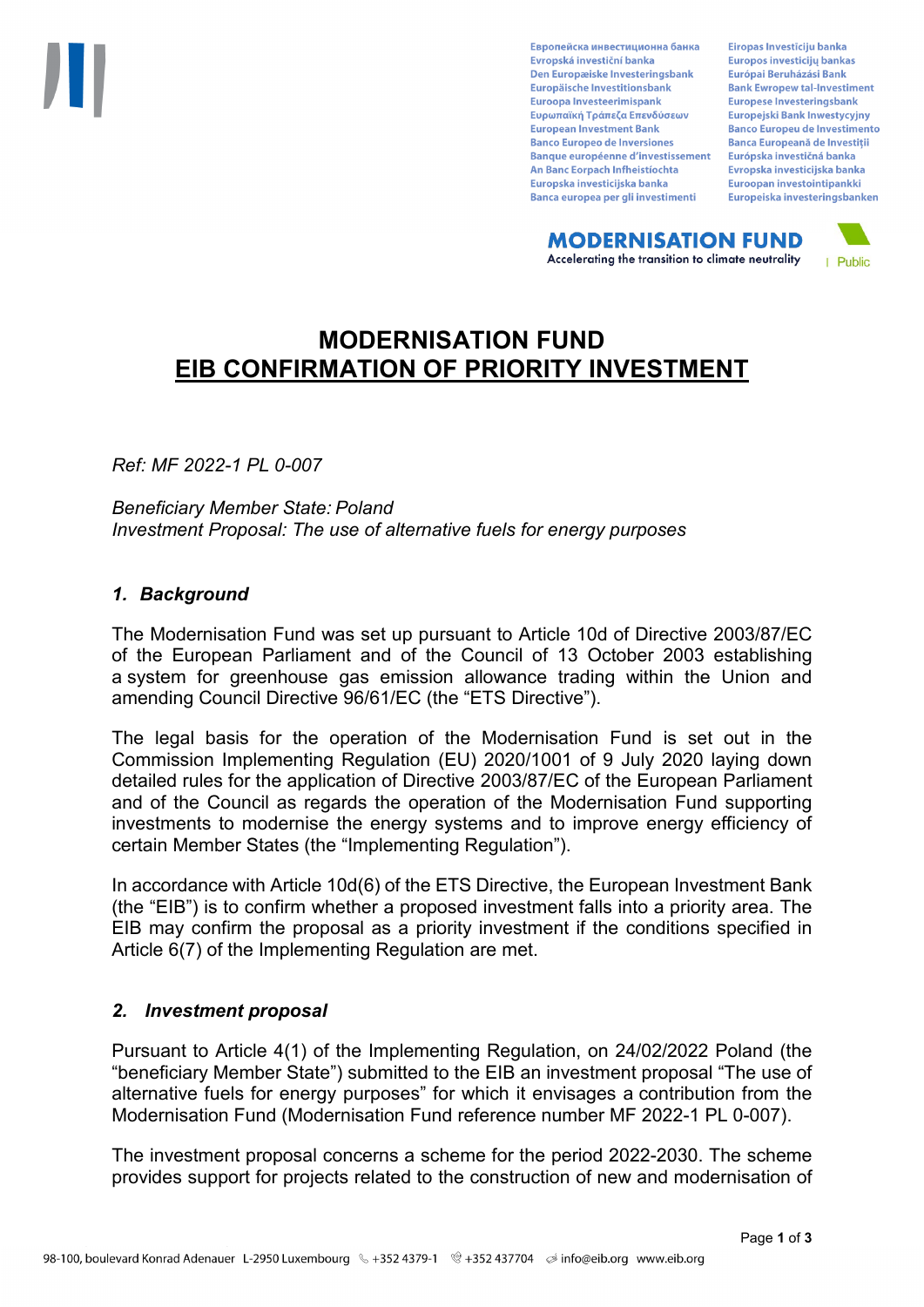

the existing energy installations for the use of alternative fuels with energy production in the conditions of high-efficiency cogeneration.

The beneficiary Member State has requested funding of EUR 44 400 000 for a first disbursement under the proposed scheme.

The beneficiary Member State has indicated an expected Modernisation Fund funding for the investment proposal of EUR 444 000 000.

The overall objective of the scheme is to increase climate neutrality and green economy by transforming the energy sector towards reducing greenhouse gas emissions and improving energy efficiency. This is achieved by optimising thermal and energy management using alternative fuels instead of conventional fuels.

The recovery of energy from alternative fuels (residual waste that is not reusable or recyclable) in the conditions of high-efficiency cogeneration contributes in increasing energy efficiency as well as optimisation of the waste management system.

### *3. Compliance with the conditions for priority investment*

- a) The beneficiary Member State has demonstrated that the investment complies with the requirements laid down in Article 10d(1) of the ETS Directive as it supports the modernisation of the energy system and it is in line with the objectives and measures set out in its NECP.
- b) According to the information provided by the beneficiary Member State and pursuant to Article 10d(2) Directive 2003/87/EC, the investment is considered as a priority investment as it falls under the priority areas:
	- improvement in energy efficiency:
	- energy storage.
- c) The beneficiary Member State has sufficient funds available for the requested disbursement according to the statement of the available funds referred to in Article 5(1) of the Implementing Regulation and after deduction of any amounts to be disbursed for investments already confirmed in accordance with Article 6(9) of the Implementing Regulation.
- d) The scheme will be implemented in accordance with article 40 and article 46 of GBER under existing aid scheme registered by the Commission as SA.61012 (2021/X).
- e) The beneficiary Member State has confirmed in writing that the investment complies with any other applicable requirements of Union and national law.
- f) According to the information provided by the beneficiary Member State, the amounts requested from the Modernisation Fund are not intended to cover the same costs of the investment as those financed by another Union or national instrument.